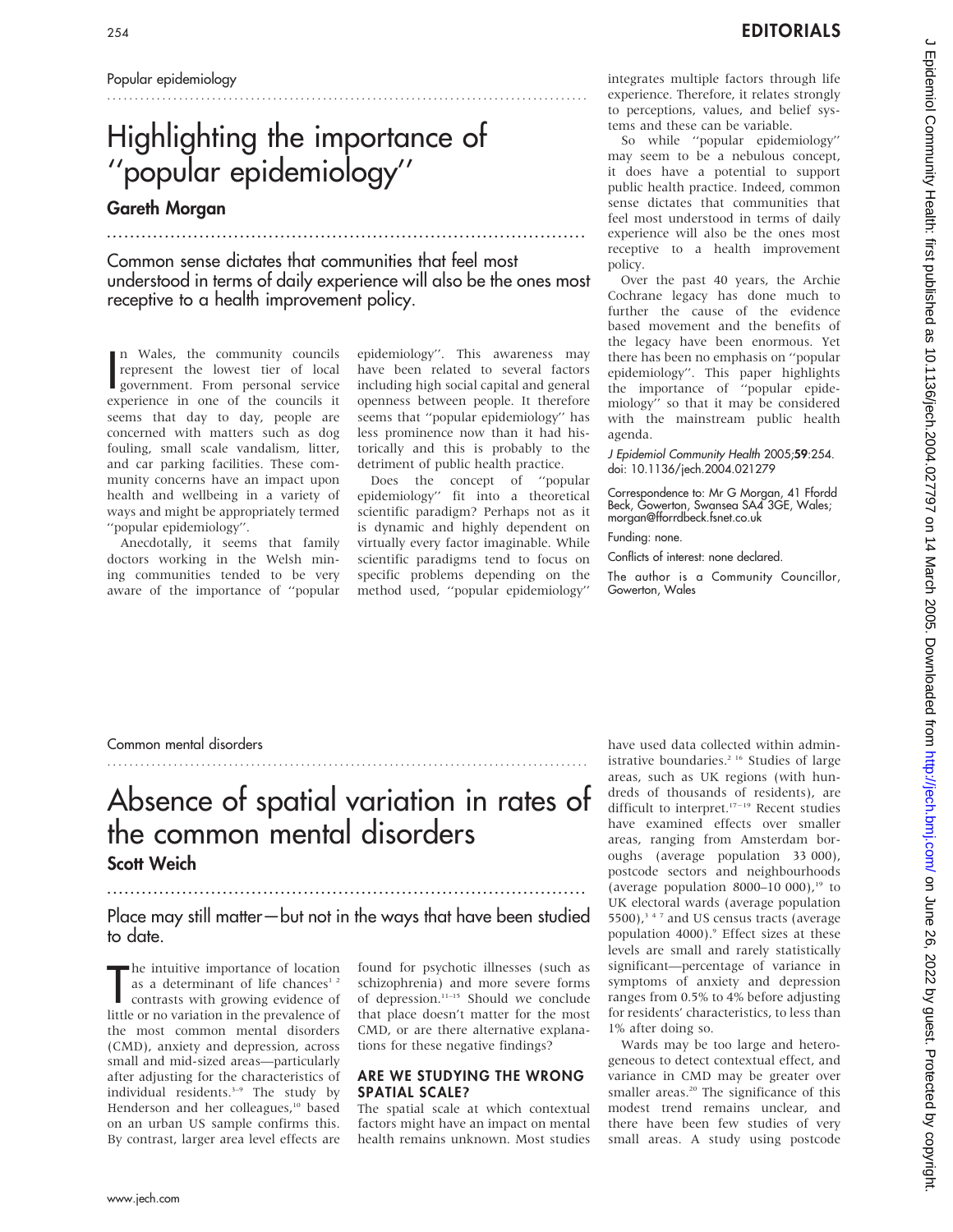units (average population 150) in South Wales (Glyn Lewis, personal communication) found results that differed little from those across UK electoral wards. ''Neighbourhood'' remains notoriously difficult to define.<sup>21</sup> While some studies have defined neighbourhoods using natural boundaries, $2^{22-24}$  others have used ''neighbourhood'' to describe administrative units such as US census tracts.25–27 Other studies avoid this altogether, asking survey respondents to make implicit judgements about boundaries of ''their neighbourhood'' or ''their area''.28

One notable finding is substantial between household variation in rates of CMD in Britain, although most studies overlook this as a discrete level.3 5 14 In a national study, over 10% of variance in score on the 12 item general health questionnaire occurred at household level. This finding was not changed, even by adjusting for characteristics of individuals (including marital status, ethnicity, education, employment status, financial strain, and the number of current physical health problems), households (income, car access, housing tenure, social class, composition), or wards.4 This finding remains unexplained, but could be attributable to exposures operating at a spatial level between ward and household.

#### ARE WE STUDYING THE WRONG EXPOSURES?

As most studies are secondary analyses,<sup>2</sup> places are often characterised using census based aggregate measures of the population composition. The most commonly used measures are those reflecting prevailing socioeconomic circumstances, such as (un)employment, housing tenure, and proportion of single adult households, either singly or in combination,<sup>5 6 9 10</sup> or income inequality.10a None of these is associated with the prevalence of CMD to a statistically significant degree after adjusting for individual characteristics.

''Contextual'' measures reflect characteristics of places rather than residents. The latter are rare in the literature, notable exceptions being studies with independent observations of the built environment.<sup>24 26</sup> <sup>27</sup> The distinction from compositional indices may not be clear cut,<sup>2</sup> as variables measured at the individual level (for example, educational attainment, employment) may be influenced by area characteristics (for example, quality of local schools, job opportunities, public transport). Unfortunately, the dearth of validated contextual measures precludes empirical investigation of this hypothesis. The work of MacIntyre and her colleagues, who are developing measures of place based on needs, represents a major empirical advance.<sup>28</sup>

Summary statistics from surveys of residents' perceptions of their local environment<sup>25</sup> <sup>29</sup> are one alternative to census based descriptors. This approach is common in social capital research, which has been criticised theoretically and empirically (Health Development Agency, 2004). Another approach has been to classify small areas according to a particular characteristic. Several UK studies have found a higher prevalence of CMD among those living in ''urban'' (compared with ''rural'' or ''suburban'') areas.30–33 Suicide rates are also higher in urban than rural areas of Britain,<sup>34</sup> although this gradient may be falling.<sup>35</sup> In Sweden, a study of the entire population aged 25–64 found a statistically significant linear association between increasing population density and rates of first admission for depression.<sup>15</sup> By contrast, studies in New Zealand,<sup>36</sup> USA,<sup>37</sup> Scandinavia,<sup>33</sup> and Canada<sup>38</sup> found no evidence of statistically significant urban-rural differences in CMD prevalence. These inconsistencies may be partly methodological, especially given varying definitions of ''urban'' and ''rural''. Cross national comparisons are difficult given historic, socioeconomic, and ethnic differences in rural and urban populations in different countries.<sup>39</sup>

Population density (for example, Sundquist et  $al^{15}$  and Wang<sup>38</sup>) may fail to capture aspects such as geographical remoteness,<sup>35</sup> and some researchers have resorted to subjective or impressionistic definitions.<sup>31</sup> <sup>33</sup> The assumption that rural residents are less deprived and healthier than their urban counterparts has also been challenged statistically. Rural wards (in the UK) are smaller, and have greater internal (between individual) variability with respect to deprivation than urban wards. While rural areas are more internally heterogeneous, even over areas smaller than wards, there is less variation in deprivation between rural areas than their urban counterparts.40 Associations between area level socioeconomic deprivation and worse health emerge for rural areas when wards are aggregated to approximate the greater size of urban wards.<sup>40</sup>

#### ARE WE STUDYING THE WRONG OUTCOMES?

Reliance on secondary analysis and the need for large samples means that most studies use self report measures of anxiety and depression symptoms. In studies of individual socioeconomic status and CMD, larger effect sizes are observed in studies that use standardised clinical interviews.<sup>41 42</sup> The same may also be true for place and CMD.<sup>14</sup> Standardised clinical interviews might capture more severe episodes of disorder, and be less prone to ''false positives'' arising from mild or transient disturbance, or physical ill health. However, traditional objections to findings not based on clinical diagnostic categories are lessened by evidence that CMD are most validly represented as a single dimension encompassing comorbid anxiety and depression.<sup>43-45</sup> One important problem is that measures such as the general health questionnaire may be prone to socioeconomic response bias, with those in lower occupational grades underreporting symptoms.46

The dearth of prospective studies is striking. This is especially problematic in studies of chronic or recurrent disorders such as anxiety and depression, because cross sectional studies may conceal associations between risk factors and either the onset or outcome of episodes of disorder. Evidence that socioeconomic adversity is associated with longer episodes of the CMD but not episode onset<sup>47-49</sup> suggests that episode duration should be longer in areas with the highest levels of socioeconomic deprivation.

## ARE OUR MODELS MISSPECIFIED?

Substantial variance in CMD at household level is little changed by controlling for a host of household and individual level characteristics. As this variance remains unexplained, our models remain incomplete. The findings at household level are consistent with spousal similarity in depressive symptoms,<sup>50</sup> and intra-household processes warrant scrutiny.

The effects of place may also vary with individual and households characteristics.2 This is reflected in an urban excess of CMD only among those who were economically inactive,<sup>51</sup> variation in suicide rates with area level and individual socioeconomic factors, particularly unemployment, $52 53$  and interaction between ethnicity and urban/rural location in the association with depressive symptoms among those living in poverty in the USA.<sup>54</sup> Thus, place may only affect those with specific vulnerabilities.<sup>13</sup>

### ARE WE ASKING THE WRONG QUESTIONS?

It is inconceivable that the effects of place on mental health are instantaneous, and cross sectional studies are arguably the least informative. The most potent risk factors may be those operating during childhood.<sup>55</sup> Educational and employment opportunities vary considerably between places. Adjusting for the socioeconomic characteristics of residents overlooks the fact that these are likely to be determined in part by where they live (or have lived). We know that deprived people live in deprived places

www.jech.com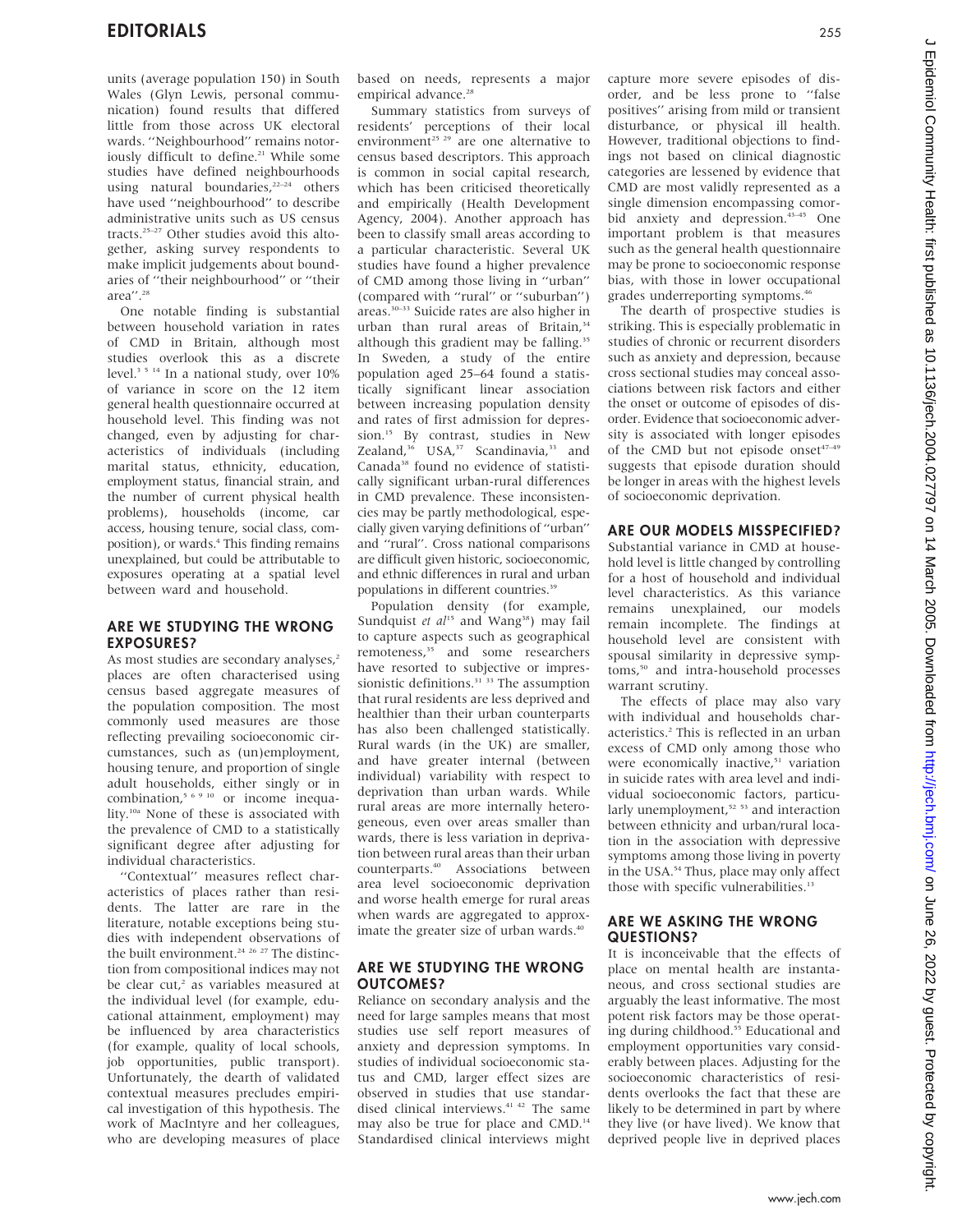affluent areas. We need to know much more about residential mobility, who moves between areas, why they move, and what effect this has on their health. The health effects of residential mobility (or lack thereof)—like those of place more generally—may vary with individual circumstances, including health.<sup>56</sup>

## **CONCLUSIONS**

There is little cross sectional variance in the prevalence of the CMD between areas with populations of 5000–8000 in the UK, Netherlands, and USA. Such areas may be too large to observe effects at a very localised level. Substantial variance at the household level may provide partial support for this view.

Place may still matter—but not in ways that have been studied to date. Anxiety and depression are important public health problems in their own right, and their prevalence is not declining. These conditions are also associated with mortality and physical morbidity, particularly cardiovascular disease. As acute and chronic environmental stressors are potent drivers of onset and outcome, living in places with fewer amenities, or where personal safety is less secure, might lead to higher rates of psychiatric morbidity. Alternatively, risk may be confined to those with specific vulnerabilities, or those exposed to such environments at developmentally critical times. If this is so, modifying the physical or social environments could lead to substantial reductions in rates of the most common mental disorders.

Most existing studies are limited by reliance on secondary and cross sectional data sources, administrative rather than natural geographical boundaries, and compositional measures of place. There is a need for more hypothesis driven primary research, and more measures of place that do not rely on residents' characteristics or perceptions of their locale, and that describe places at different spatial scales. Research needs to be longitudinal, based on population samples large enough to test hypotheses about interactions between people and places, and inclusive of household level exposures and outcomes.

#### J Epidemiol Community Health

2005;59:254–257. doi: 10.1136/jech.2004.027797

Correspondence to: Professor S Weich, Division of Health in the Community, Warwick Medical School, Medical School Building, University of Warwick, Coventry CV4 7AL, UK; s.weich@warwick.ac.uk

### REFERENCES

1 Dorling D. Anecdote is the singular of data. Environment and Planning A 2001;33:1335–40.

- 2 MacIntyre S, Ellaway A, Cummins S. Place effects on health: how can we conceptualise, operationalise and measure them? Soc Sci Med 2002;55:125–39.
- 3 McCulloch A. Ward-level deprivation and individual social and economic outcomes in the British household panel study. Environment and Planning A 2001;33:667–84.
- 4 Weich S, Holt G, Twigg L, Lewis G, et al. Geographical variation in the prevalence of common mental disorders in Britain: a multilevel investigation. Am J Epidemiol 2003;157:730–7.
- 5 Wainwright NWJ, Surtees PG. Places, people and their physical and mental functional health. J Epidemiol Community Health 2003;58:333–9.
- 6 Reijneveld SA, Schene AH. Higher prevalence of mental disorders in socioeconomically deprived urban areas in the Netherlands: community or personal disadvantage? J Epidemiol Community .<br>Health 1998;**52**:2–7
- 7 Wainwright NWJ, Surtees PG. Area and individual circumstances and mood disorder
- prevalence. *Br J Psychiatry* 2004;**185**:227–32.<br>8 **Pickett KE**, Pearl M. Multilevel analyses of neighbourhood socioeconomic context and health outcomes: a critical review. J Epidemiol Community Health 2001;55:111–22.
- Ross CE. Neighborhood disadvantage and adult depression. J Health Soc Behav 2000;41:177–87.
- 10 Henderson C, Diez Roux AV, Jacobs Jr DR, et al. Neighbourhood characteristics, individual level socioeconomic factors, and depressive symptoms in young adults: the CARDIA study. J Epidemiol Community Health 2005;59:322-8.
- 10a Weich S, Lewis E, Jenkins SP. Income inequality and the prevalence of common mental disorders in Britain. Br J Psychiatry 2001;178:222–7.
- 11 van Os J, Driessen G, Gunther N, et al. Neighbourhood variation in incidence of schizophrenia. Br J Psychiatry 2000;176:243-8.
- 12 Boydell J, van Os J, McKenzie K, et al. Incidence of schizophrenia in ethnic minorities in London: ecological study into interactions with the environment. BMJ 2001;323:1336–40.
- 13 van Os J. Does the urban environment cause psychosis? Br J Psychiatry 2004;184:287-8.
- 14 Silver E, Mulvey EP, Swanson JW. Neighborhood structural characteristcs and mental disorder: Faris and Dunham revisited. Soc Sci Med 2002;55:1457–70.
- 15 Sundquist K, Frank G, Sundquist J. Urbanisation and incidence of psychosis and depression. Follow-up of 4.4 million women and men in Sweden. Br J Psychiatry 2004;**184**:293–8.
- 16 Mitchell R. Multilevel modeling might not be the answer. Environment and Planning A 2001;33:1357–60.
- Lewis G, Booth M. Regional differences in mental health in Great Britain. J Epidemiol Community Health 1992;46:608-11.
- 18 Duncan C, Jones K, Moon G. Psychiatric morbidity: a multilevel approach to regional variation in the UK. J Epidemiol Community Health 1995;49:290–5.
- 19 Skapinakis P, Lewis E, Araya R, et al. Mental health inequalities in Wales, UK: a multilevel investigation of the affect of area deprivation. Br J Psychiatry (in press).
- 20 Reijneveld SA, Verheij RA, de Bakker DH. The impact of area deprivation on differences in health: does the choice of the geographical classification matter? J Epidemiol Community Health 2000;54:306–13.
- 21 Burrows R, Bradshaw J. Evidence-based policies and practice. Environment and Planning A 2001;33:1345–8.
- 22 Birtchnell J, Masters N, Deahl M. Depression and the physical environment: a study of young married women on a London housing estate. Br J Psychiatry 1988;153:56-64.
- 23 Halpern D. Mental health and the built environment. London: Taylor and Francis, 1995.
- 24 Weich S, Blanchard M, Prince M, et al. Mental health and the built environment: a cross-sectional survey of individual and contextual risk factors for depression. Br J Psychiatry 2002;180:428-33.
- 25 Sampson RJ, Raudenbush SW, Earls F. Neighborhoods and violent crime: a multilevel study of collective efficacy. Science 1997;277:918–24.
- 26 Cohen D, Spear S, Scribner R, et al. "Broken windows'' and the risk of gonorrhea. Am J Public Health 2000;90:230–6.
- 27 Hembree C, Galea S, Ahern J, et al. The urban built environment and overdose mortality in New York City neighborhoods. Health and Place 2005;11:147–56.
- 28 MacIntyre S, Ellaway A, Hiscock R, et al. What features of the home and the area might help to explain the observed relationships between housing tenure and health? Evidence from the west of Scotland. Health and Place 2003;9:207–18.
- 29 Cohen DA, Farley TA, Mason K. Why is poverty unhealthy? Social and physical mediators. Soc Sci Med 2003;57:1631–41.
- 30 Lewis G, Booth M. Are cities bad for your mental health? Psychol Med 1994;24:913–16.
- 31 Meltzer H, Gill B, Petticrew M. The prevalence of psychiatric morbidity among adults aged 16–64 living in private households in Great Britain. London: HMSO, 1995.
- 32 Paykel ES, Abbott R, Jenkins R, et al. Urban-rural mental health differences in Great Britain: findings from the national morbidity survey. Psychol Med 2000;30:269–80.
- 33 Lehtinen V, Michalak E, Wilkinson C, et al. Urban-rural differences in the occurrence of female depressive disorder in Europe. Soc Psychiatry Psychiatr Epidemiol 2003;38:283–9.
- 34 Saunderson T, Haynes R, Langford IH. Urbanrural variations in suicides and undetermined deaths in England and Wales. J Public Health Med 1998;20:261–7.
- 35 Middleton N, Gunnell D, Frankel S, et al. Urban-rural differences in suicide trands in young adults: England and Wales, 1981–1998. Soc Sci Med 2003;57:1183–94.
- 36 Romans-Clarkson SE, Walton VA, Herbison GP, et al. Psychiatric morbidity among women in urban and rural New Zealand: psycho-social correlates. Br J Psychiatry 1990;156:84–91.
- 37 Blazer D, George LK, Landerman R, et al. Psychiatric disorders: a rural/urban comparison. Arch Gen Psychiatry 1985;42:651–6.
- 38 Wang JL. Rural-urban differences in the prevalence of depression and associated impairment. Soc Psychiatry Psychiatr Epidemiol 2004;39:19–25.
- 39 Costello EJ, Keeler GP, Angold A. Poverty, race/ ethnicity, and psychiatric disorder: a study of<br>rural children. A*m J Public Health* 2001;91:1494–8.
- 40 Haynes R, Gale S. Deprivation and poor health in rural areas: inequalities hidden by averages. Health and Place 2000;6:275–85.
- 41 Blazer DG, Kessler RC, McGonagle KA, et al. The prevalence and distribution of major depression in a national community sample: the national comorbidity survey. *Am J Psychiatry*<br>1994;**151**:979–86.
- 42 Singleton N, Bumpstead R, O'Brien M, et al. Psychiatric morbidity among adults living in private households, 2000. London: TSO, 2001.
- 43 Krueger RF. The structure of the common mental disorders. Arch Gen Psychiatry 1999;56:921–6.
- 44 **Vollebergh WAM**, ledema J, Bijl RV, *et al.* The structure and stability of common mental disorders. Arch Gen Psychiatry 2001;58:597–603.
- 45 Kendell R, Jablensky A. Distinguishing between the validity and utility of psychiatric diagnoses. Am J Psychiatry 2003;160:4–12.
- 46 Stansfeld SA, North FM, White I, et al. Work characteristics and psychiatric disorder in civil servants in London. J Epidemiol Community Health 1995;49:48-53.
- Weich S, Lewis G. Poverty, unemployment and common mental disorders: population-based cohort study. BMJ 1998;317:115–19.
- 48 Lorant V, Deliège D, Eaton W, et al. Socioeconomic inequalities in depression: a meta-
- analysis. *Am J Epidemiol* 2003;**157**:98–112.<br>49 **Hauck K**, Rice N. A longitudinal analysis of mental health mobility in Britain. Health Econ 2004;13:981–1001.
- 50 Dufouil C, Alpérovitch A. Couple similarities for cognitive functions and psychological health. J Člin Epidemiol 2000;**53**:589–93.
- 51 Weich S, Twigg L, Holt G, et al. Contextual risk factors for the common mental disorders in